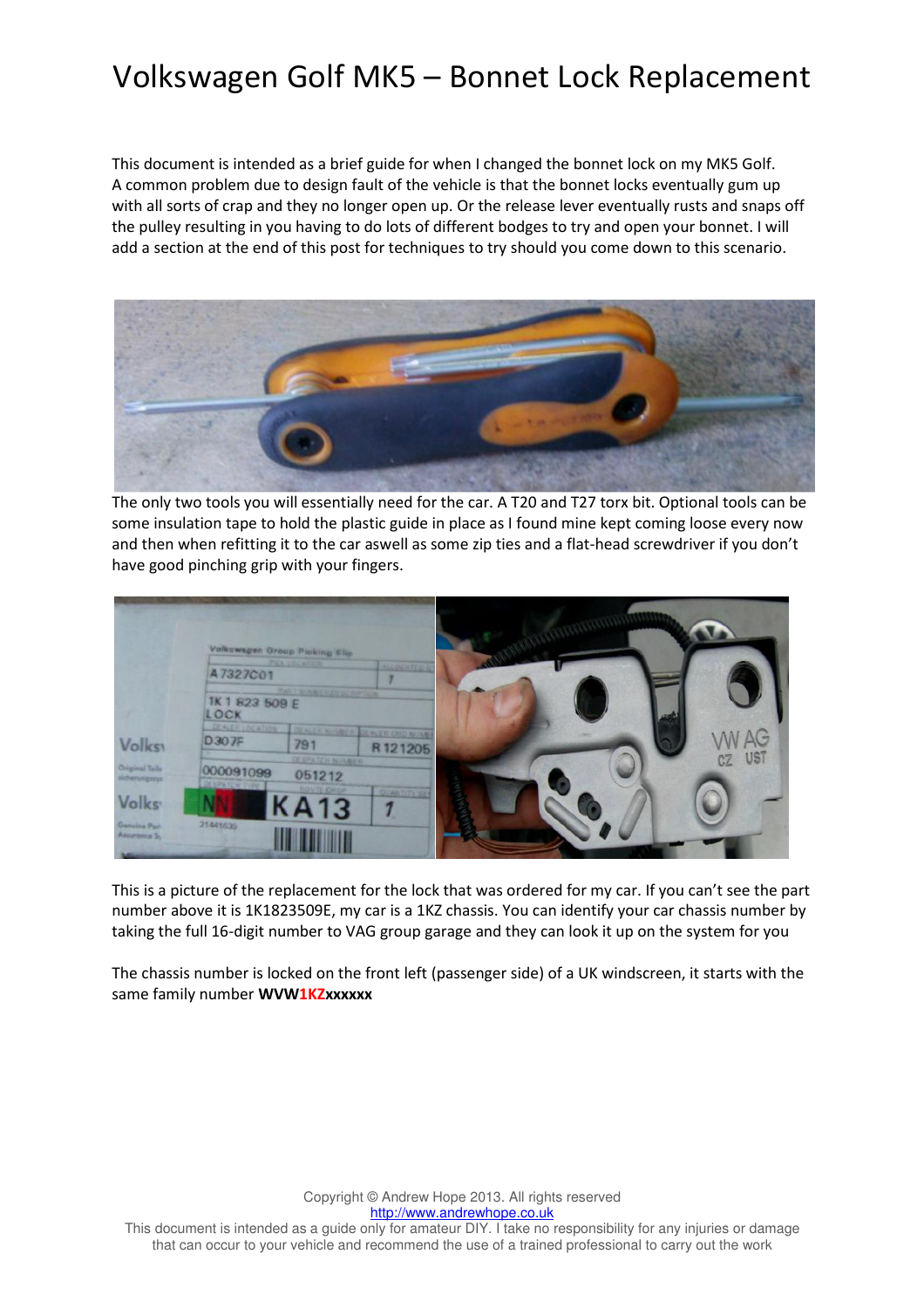

Loosen the two T20 screws here and remove them from the car {yellow}, these are the screws just next to the headlights in this picture and then once they are removed from the car squeeze in the two plastic clips {red} can do one at a time and then remove the grill from the car.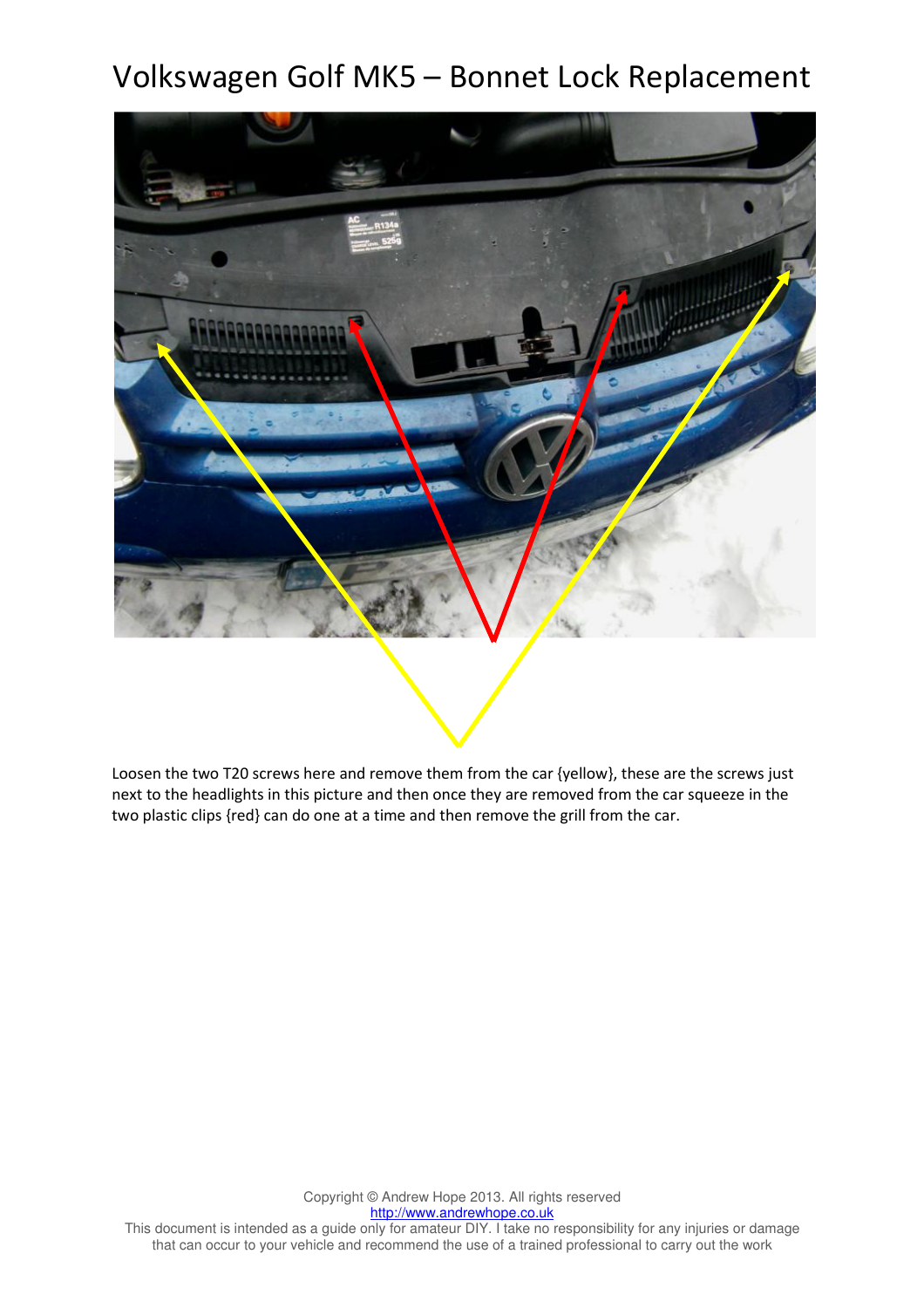It's best to release the tension on the release handle for the bonnet lock before you start the assembly. Mine was always coming loose and I couldn't work out why. I'm summising it is also because it doesn't give enough flexibility to the new lock module after you have installed it into your car and it pushes it out of placement. Either this or it's because the lock runner isn't installed properly into the bonnet lock. This is how you release the tension on the pulley.



Unclip the side casing around the housing that holds the wire for the tensioner and the spring (it's behind the drivers headlight). It has two little clips to the sides of each will help to release the cover. Then it just comes straight off



• Once the cover is off, you can pull the wire and the casing out. The wire itself has a metal ball at the end which fits in a housing in the plastic from the adjoining car side. Just disconnect them and they're free. In the above examples you can see the casing, the hole which holds the ball for the release lever and the ball itself. It's fairly easy to do and requires no effort to reinstall back onto the car.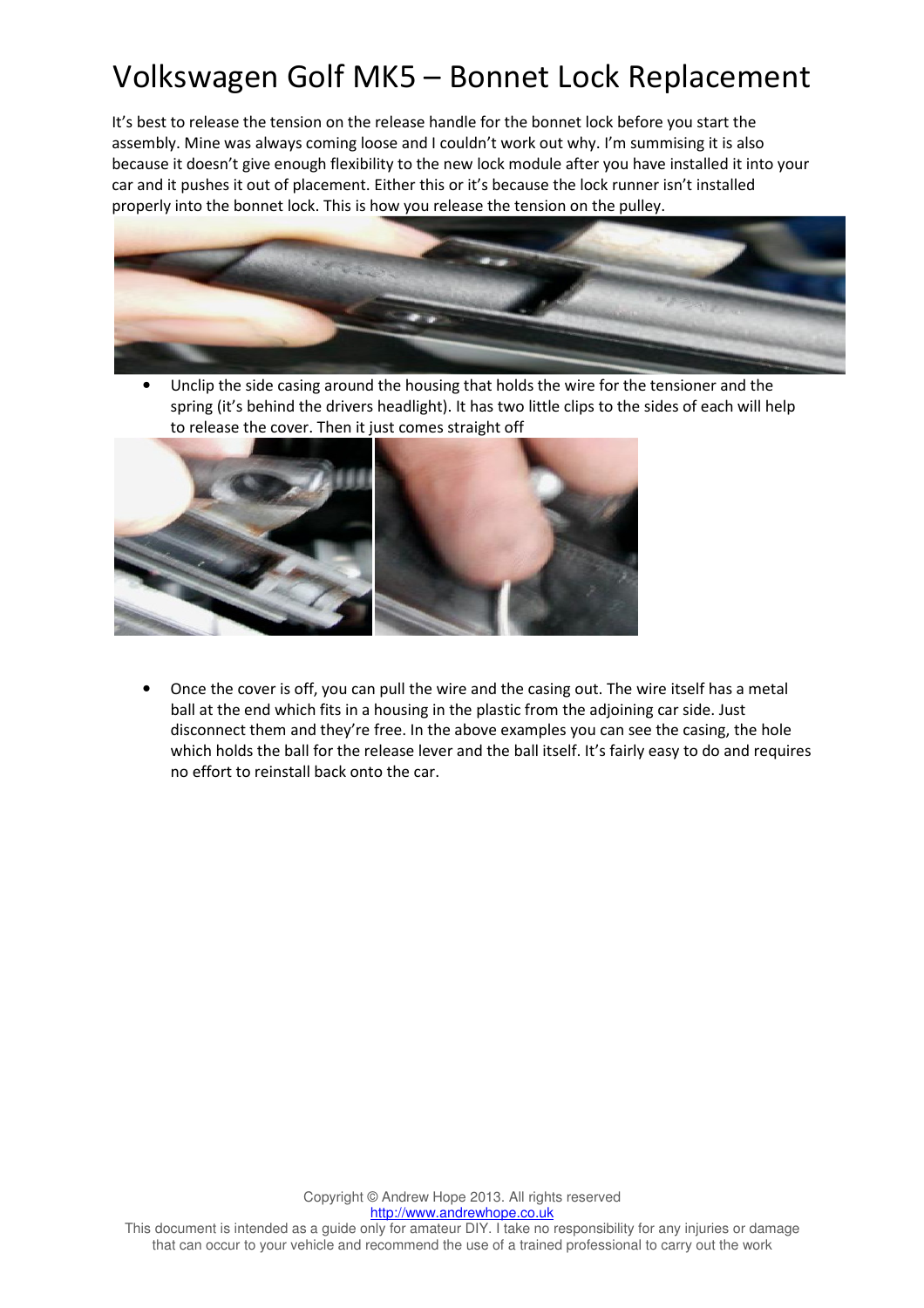

Once you have released the tension on the release lever, you will need to remove the old lock from the car



This is the layout of the T27 screws holding the lock in place on the car. There are two long ones holding the main part of the unit itself and a short one that holds the catch bar in place on the car. Make sure to fit these in the correct orientation when refitting your lock. This is a comparison to the lock placement in the above picture for future reference should it be required.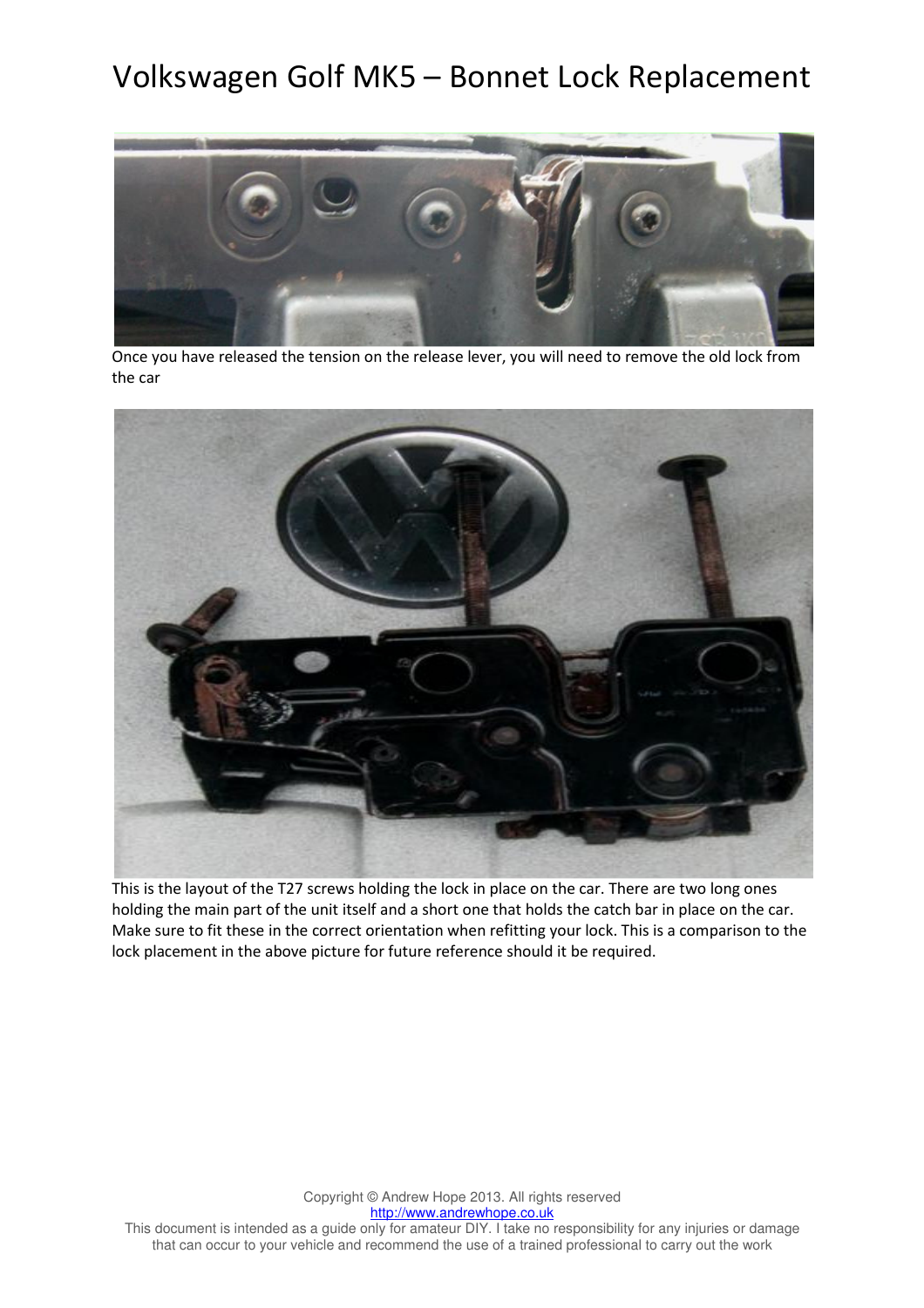

Once the screws for the lock have been removed from the car, it should be a case of extracting it. There is no real tension to it, you should be be able to remove it just by pulling on the normal piece of metal where the bonnet lock catches onto when you shut it after this it's just a case of extracting it.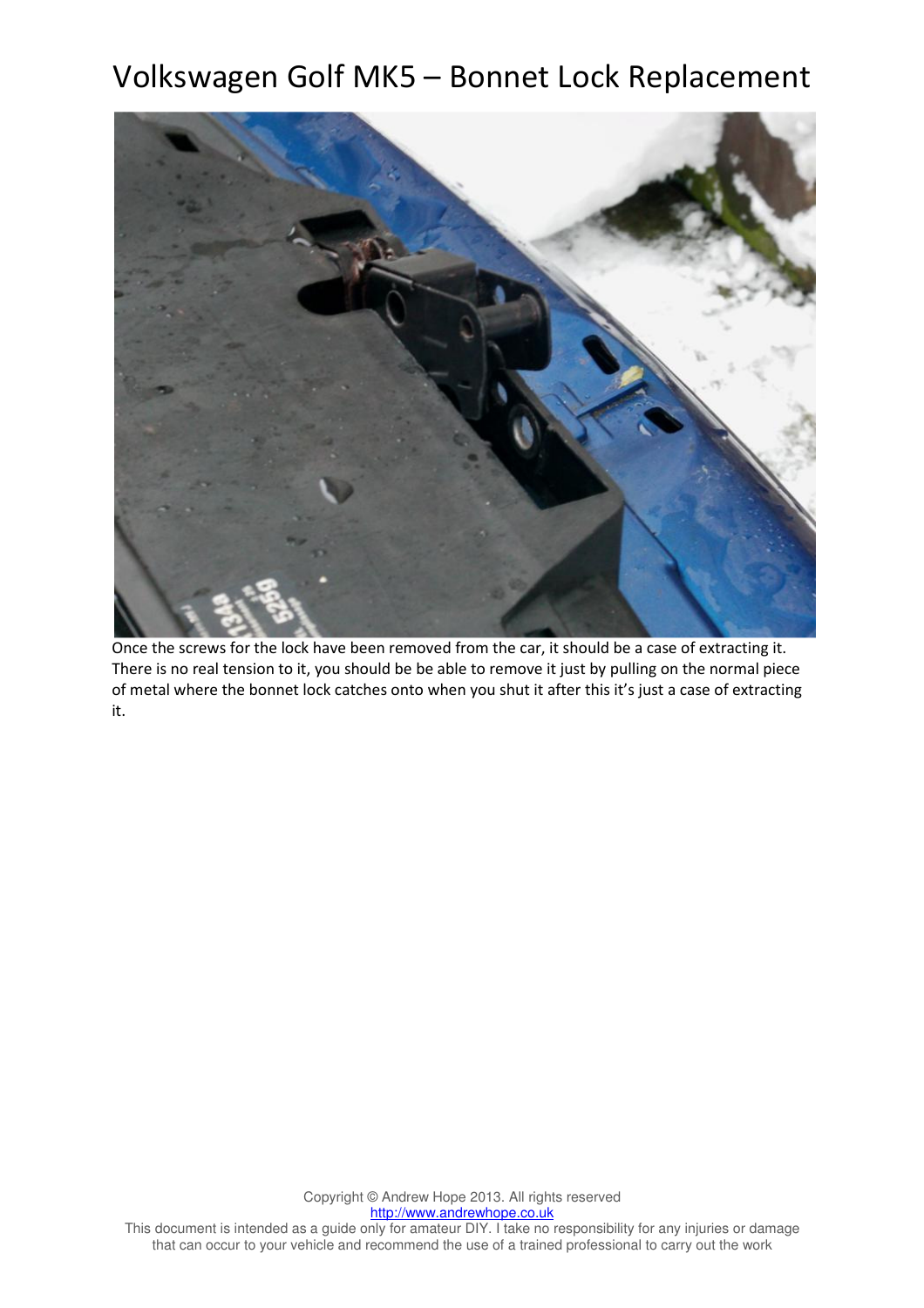

This is the plastic inside the guide, this must be fitted to the car otherwise it loses all tension in the bonnet release cable. It's used to hold the cable the correct distance and so it doesn't come loose from the car when fitting it



A common problem that I had when I was fitting the tensioner cable to the plastic guide was that it was slipping out and losing grip of the actual guide. This resulted in the cable losing tension and the lock not operating properly. I thought this may have been more due to not refitting the lock correctly but I didn't want to take any chances. So I bodged the lock with some gaffer tape too. This was to reduce the chances of it coming off when I was trying to refit the lock back into the housing

Copyright © Andrew Hope 2013. All rights reserved http://www.andrewhope.co.uk This document is intended as a guide only for amateur DIY. I take no responsibility for any injuries or damage that can occur to your vehicle and recommend the use of a trained professional to carry out the work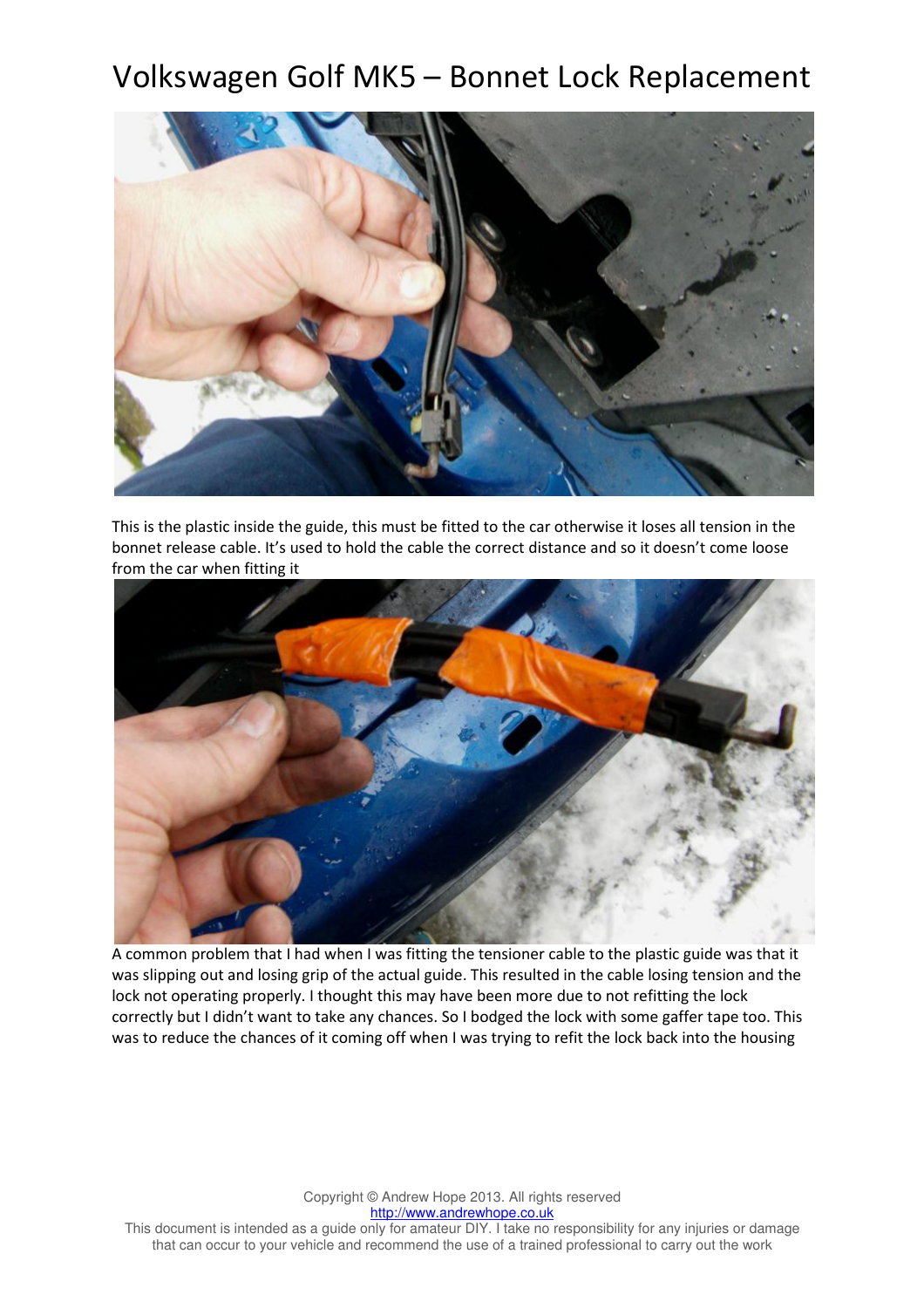

This is how the wire should be connected to the car when the plastic guide is fitted to it. Or at least how I fitted it to my car, I've had no issues after fitting it to the car. Bonnet opens perfectly fine now